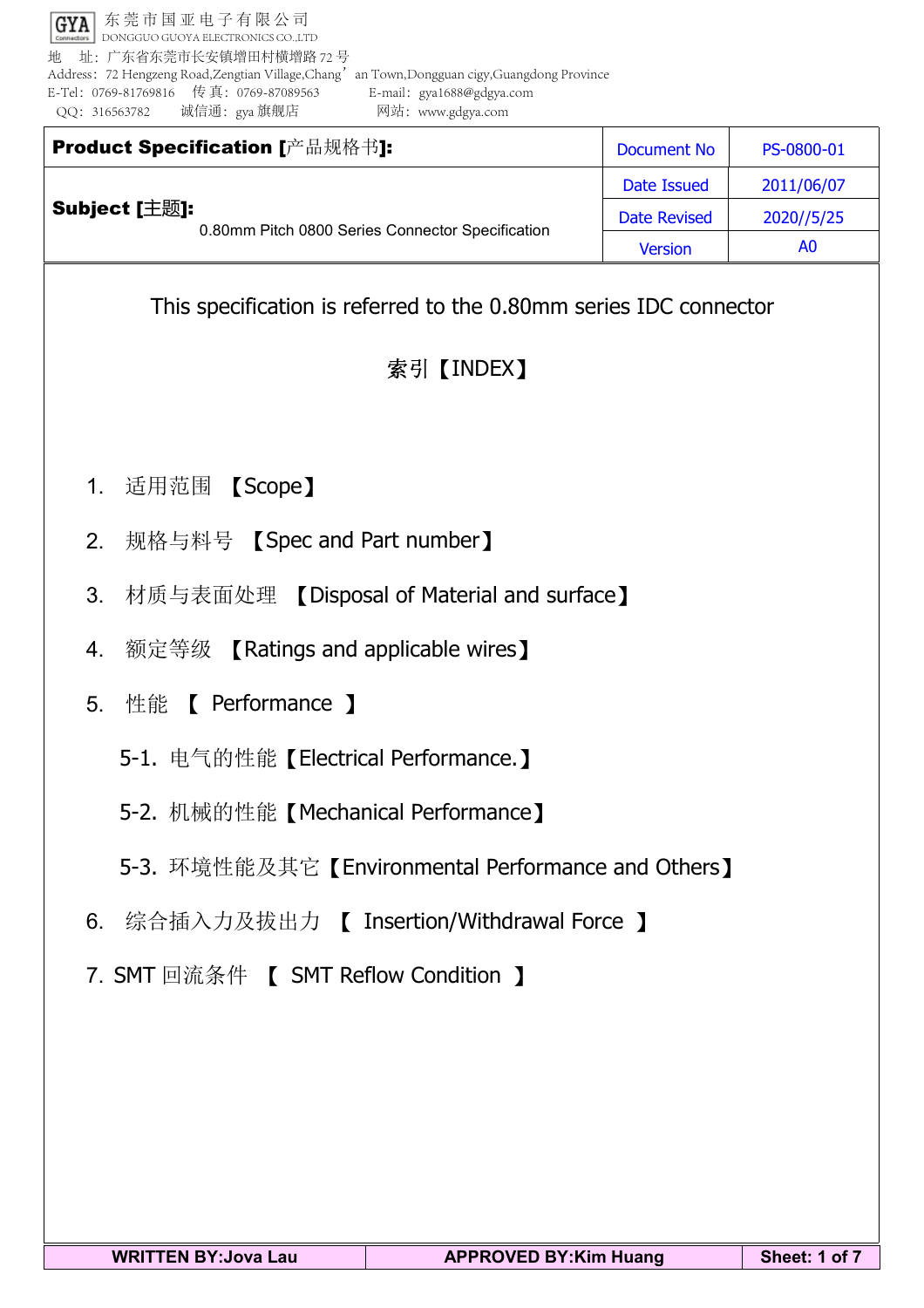东莞市国亚电子有限公司 GYA DONGGUO GUOYA ELECTRONICS CO.,LTD 地 址:广东省东莞市长安镇增田村横增路 72 号 Address:72 Hengzeng Road,Zengtian Village,Chang'an Town,Dongguan cigy,Guangdong Province E-Tel:0769-81769816 传 真:0769-87089563 E-mail:gya1688@gdgya.com QQ:316563782 诚信通:gya 旗舰店 网站:www.gdgya.com

|               | Product Specification [产品规格书]:                   | Document No         | PS-0800-01 |
|---------------|--------------------------------------------------|---------------------|------------|
|               |                                                  | Date Issued         | 2011/06/07 |
| Subject [主题]: | 0.80mm Pitch 0800 Series Connector Specification | <b>Date Revised</b> | 2020//5/25 |
|               |                                                  | <b>Version</b>      | A0         |

### 【**1.**适用范围 **Scope**】

此种规格包括 0.80mm Pitch <sup>0800</sup> Series 连接器规格说明.

This Specification Covers the 0.80mm Pitch <sup>0800</sup> Series Connector Specification.

### 【**2.**规格与料号 **Spec and Part number**】

| 规格内容                 | 产品料号                               | 产品图示                      |
|----------------------|------------------------------------|---------------------------|
| <b>Specification</b> | <b>Production No.</b>              | <b>Picture of Product</b> |
| 胶壳/Housing           | 0800H-XXX-46                       |                           |
| 端子/Terminal          | 0800T-PXX                          |                           |
| 针座/Wafer             | 0800WRS-XX-XXXX<br>0800WVS-XX-XXXX |                           |

#### 【**3.**材质与表面处理 **Disposal of Material and surface**】

| 规格内容                 |             | 材质                 | 表面处理                                                                                                   |
|----------------------|-------------|--------------------|--------------------------------------------------------------------------------------------------------|
| <b>Specification</b> |             | <b>Materials</b>   | <b>Disposal of Surface</b>                                                                             |
| 端子/Terminal          |             | 磷铜/Phosphor Bronze | Tin Plated: Over 70µ" .Nickel: Over 30µ"<br>Gold Plated : Gold Flash" ~3µ". Nickel : over<br>$30\mu''$ |
| 胶壳/Housing           |             | PA46               | <b>UL 94V-0</b>                                                                                        |
|                      | <b>Base</b> | <b>LCP</b>         | <b>UL 94V-0</b>                                                                                        |
| 针座/Wafer             | <b>PIN</b>  | 磷铜/Phosphor Bronze | Tin Plated: Over 70µ" .Nickel: Over 30µ"<br>Gold Plated : Gold Flash" ~3µ". Nickel : over<br>$30\mu$ " |
|                      | Solder tab  | 黄铜/Brass           | Tin Plated: Over 70µ" .Nickel: Over 30µ"<br>Gold Plated : Gold Flash" ~3µ". Nickel : over<br>$30\mu$ " |

(上述参数请以工程图为准**/Please Refer to the Project drawing for the above Specification**) 【**4.** 额定等级 **Ratings and applicable wires**】

| 项目【Item】                                                                            |                                         | 规格【Standard】            |  |
|-------------------------------------------------------------------------------------|-----------------------------------------|-------------------------|--|
| 额定电压 Rated Voltage (Max.)                                                           | 30V                                     |                         |  |
| 额定电流 Rated Current (Max.)                                                           | 0.5A                                    | $\lceil$ AC/DC $\rceil$ |  |
| $-40^{\circ}$ C $\sim$ +105 $^{\circ}$ C $^{-}$<br>使用温度范围 Ambient temperature Range |                                         |                         |  |
| 适用线径 Applicable wire insulation O.D                                                 | Insulation O.D. 0.60mm(Max.)<br>AWG 32# |                         |  |

【\*升温时含端子.Including terminal temperature rise.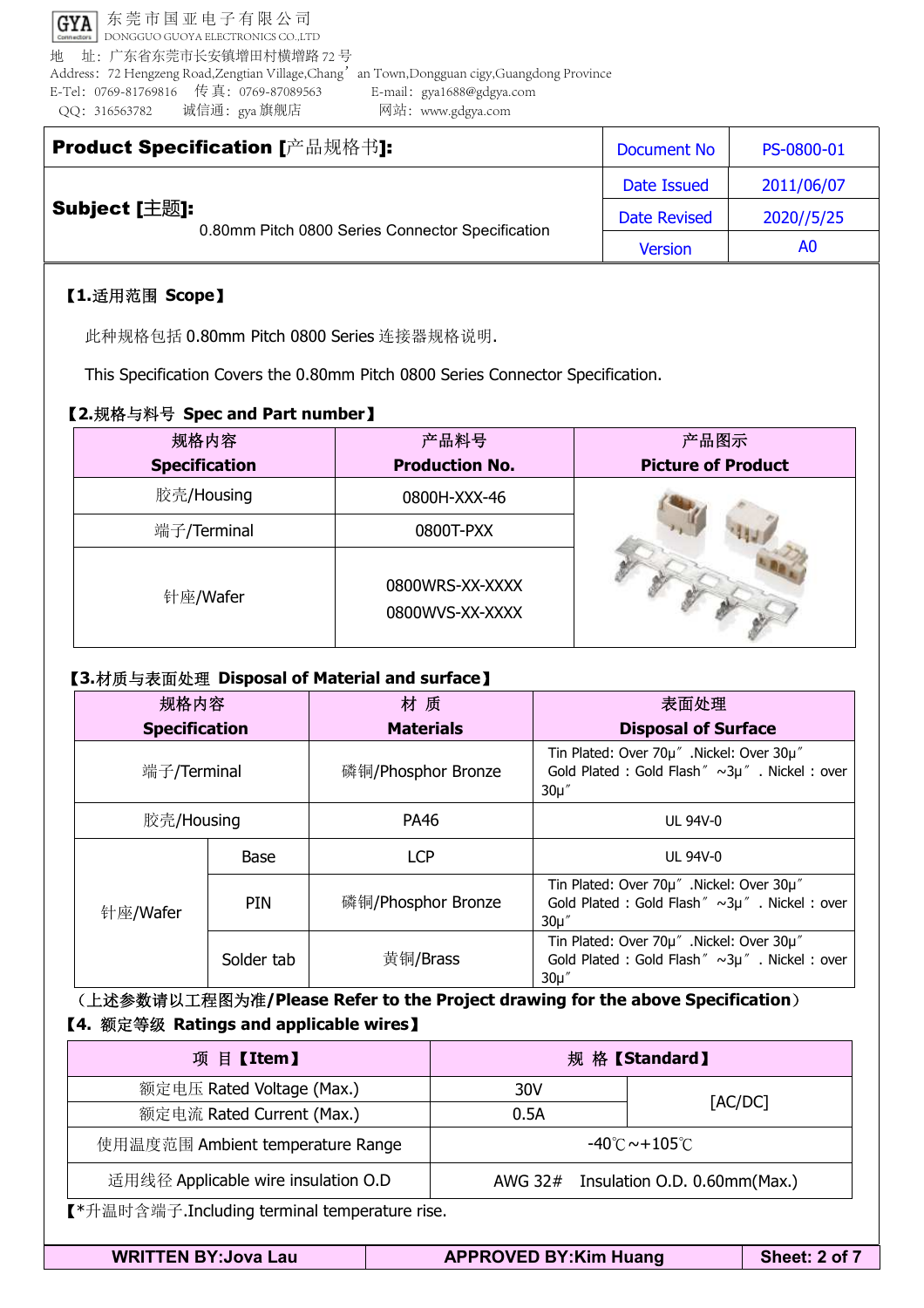GYA 东莞市国亚电子有限公司 DONGGUO GUOYA ELECTRONICS CO.,LTD 地 址:广东省东莞市长安镇增田村横增路 72 号 Address: 72 Hengzeng Road,Zengtian Village,Chang' an Town,Dongguan cigy,Guangdong Province E-Tel:0769-81769816 传 真:0769-87089563 E-mail:gya1688@gdgya.com QQ:316563782 诚信通:gya 旗舰店 网站:www.gdgya.com

|               | Product Specification [产品规格书]:                   | Document No         | PS-0800-01 |
|---------------|--------------------------------------------------|---------------------|------------|
|               |                                                  | Date Issued         | 2011/06/07 |
| Subject [主题]: | 0.80mm Pitch 0800 Series Connector Specification | <b>Date Revised</b> | 2020//5/25 |
|               |                                                  | <b>Version</b>      | A0         |

## 【**5.**性能 **PERFORMANCE**】

#### **5-1.** 电气的性能 **Electrical Performance.**

| 项<br>目<br><b>【Item】</b> |                                      | 条<br>件<br><b>[Test Condition]</b>                                                                                                                                                            | 格<br>规<br><b>【Requirement】</b>                                           |
|-------------------------|--------------------------------------|----------------------------------------------------------------------------------------------------------------------------------------------------------------------------------------------|--------------------------------------------------------------------------|
| $5 - 1 - 1$             | 接触阻抗<br>Contact<br>Resistance        | 公母配合,开放电压 20mV 以下,电流 10mA 检测连接器<br>$A \sim B \boxtimes$ .<br>Mate connectors, measure by dry circuit, 20mV MAX,<br>10 <sub>m</sub> A.<br>(Based upon EIA-364-06A).<br>R                      | Initial:<br>20 milliohms Max.<br><b>After Test:</b><br>40 milliohms Max. |
| $5 - 1 - 2$             | 绝缘阻抗<br>Insulation<br>Resistance     | 公母配合,在相邻端子,端子与地片之间,使用 250V 的直<br>流电,检测连接器.<br>Mate connectors, apply 250V DC between adjacent<br>terminal or ground.<br>(Based upon EIA-364-21B / MIL-STD-202 Method 302<br>Cond.B)          | 100 Megohms Min.                                                         |
| $5 - 1 - 3$             | 耐电压<br><b>Dielectric</b><br>Strength | 公母配合,在相邻端子,端子与地片之间,使用 200V 的交<br>流电1分锺,检测连接器.<br>Mate connectors, apply 200V AC for 1 minute between<br>adjacent terminal or ground.<br>(Based upon EIA-364-20A / MIL-STD-202 Method<br>301) | 不出现中断等情况<br>No Breakdown<br>and Flashover                                |
| $5 - 1 - 4$             | 阻抗 Contact<br>resistance on          | 铆线后端子接触  铆线后之端子,开放电压 20mV 以下,电流 10mA 检测连<br> 接器.<br>Crimp the applicable wire on to the terminal measure<br>crimped portion by dry circuit 20mV MAX, 10mA.                                   | 20 milliohms Max.                                                        |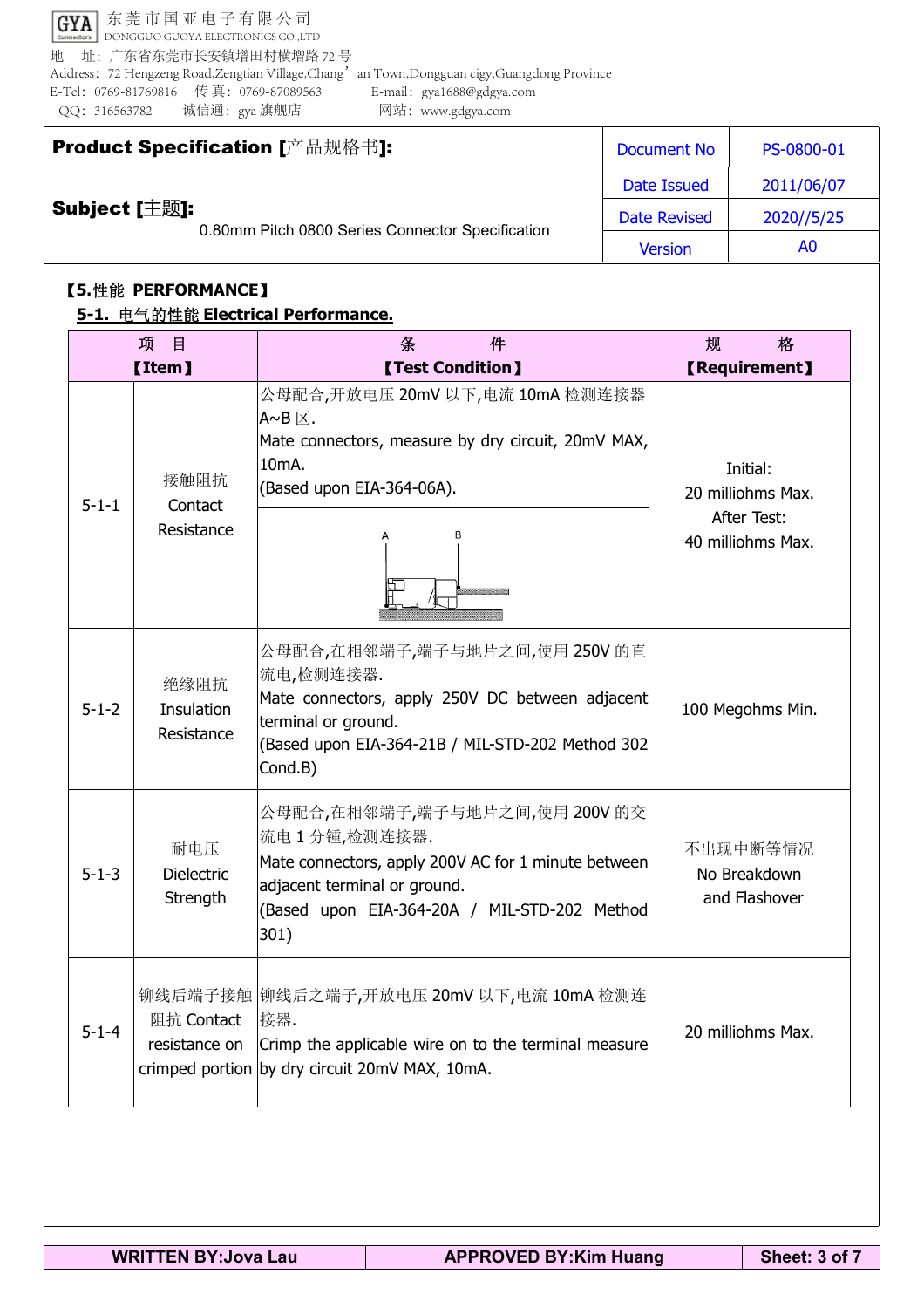GYA 东莞市国亚电子有限公司 DONGGUO GUOYA ELECTRONICS CO.,LTD 地 址:广东省东莞市长安镇增田村横增路 72 号 Address: 72 Hengzeng Road,Zengtian Village,Chang'an Town,Dongguan cigy,Guangdong Province E-Tel:0769-81769816 传 真:0769-87089563 E-mail:gya1688@gdgya.com QQ:316563782 诚信通:gya 旗舰店 网站:www.gdgya.com

| Product Specification [产品规格书]:                                    | Document No         | PS-0800-01 |
|-------------------------------------------------------------------|---------------------|------------|
|                                                                   | Date Issued         | 2011/06/07 |
| Subject [主题]:<br>0.80mm Pitch 0800 Series Connector Specification | <b>Date Revised</b> | 2020//5/25 |
|                                                                   | <b>Version</b>      | A0         |

# **5-2.** 机械的性能 **Mechanical Performance.**

| 项<br>目<br><b>[Item]</b> |                                                                              | 件<br>条<br><b>[Test Condition]</b>                                                                                                                                                      | 规<br><b>【Requirement】</b>                                                                  | 格                    |  |  |
|-------------------------|------------------------------------------------------------------------------|----------------------------------------------------------------------------------------------------------------------------------------------------------------------------------------|--------------------------------------------------------------------------------------------|----------------------|--|--|
|                         |                                                                              | 插拔力 Insertion 以每分锺 25.4±3mm 的速率插入和拔出.                                                                                                                                                  | 参照第6项                                                                                      |                      |  |  |
| $5 - 2 - 1$             | & withdraw<br>Force                                                          | Insert and withdraw Connectors at the speed rate<br>of 25.4±3mm/minute.                                                                                                                | Refer to paragraph 6                                                                       |                      |  |  |
| $5 - 2 - 2$             | 端子保持力<br>Terminal/<br>Housing<br><b>Retention Force</b>                      | 以每分 25.4±3mm 的速率,将端子从 Housing 内轴向<br> 拔出的力量.<br>Apply axial pull out force at the speed rate of<br>$ 25.4 \pm 3$ mm/minute on the terminal assembled in<br>the housing.<br><b>PULL</b> |                                                                                            | 3.43N {0.35kgf} Min. |  |  |
| $5 - 2 - 3$             | 端子插入力<br><b>Terminal</b><br><b>Insertion Force</b>                           | 铆线后之端子插入 Housing 所需最大力量.<br>Insert the crimped terminal into the housing.                                                                                                              | 4.9N $\{0.5\text{kgf}\}$ Max.                                                              |                      |  |  |
| $5 - 2 - 4$             | Pin<br>针保持力<br>Pin Retention<br>Force                                        | 以每分 25.4±3mm 的速率,将单 PIN 针从 Wafer 内轴<br>向推出的力量.<br>Apply axial push force at the speed rate of<br>25.4±3mm/minute.                                                                      |                                                                                            | 2.5N {0.25kgf} Min.  |  |  |
|                         |                                                                              | 固定铆线后的端子, 使电线与端子分离时所需的最                                                                                                                                                                | AWG#                                                                                       | #32                  |  |  |
|                         | 端子压着强度<br>Tensile strength                                                   | 小力量.<br>Fix the crimped terminal, apply axial pull out force<br>on the wire. (Do not crimp insulation part).                                                                           | Spec.kgf.<br>Min.                                                                          | 0.3                  |  |  |
| $5 - 2 - 5$             | (Crimped<br>connections)                                                     | Contact<br>Wire<br>心自<br>Pulling load                                                                                                                                                  | Note> As for unspecified wire<br>sizes in this specification define<br>values with clients |                      |  |  |
|                         | Sheet: 4 of 7<br><b>WRITTEN BY: Jova Lau</b><br><b>APPROVED BY:Kim Huang</b> |                                                                                                                                                                                        |                                                                                            |                      |  |  |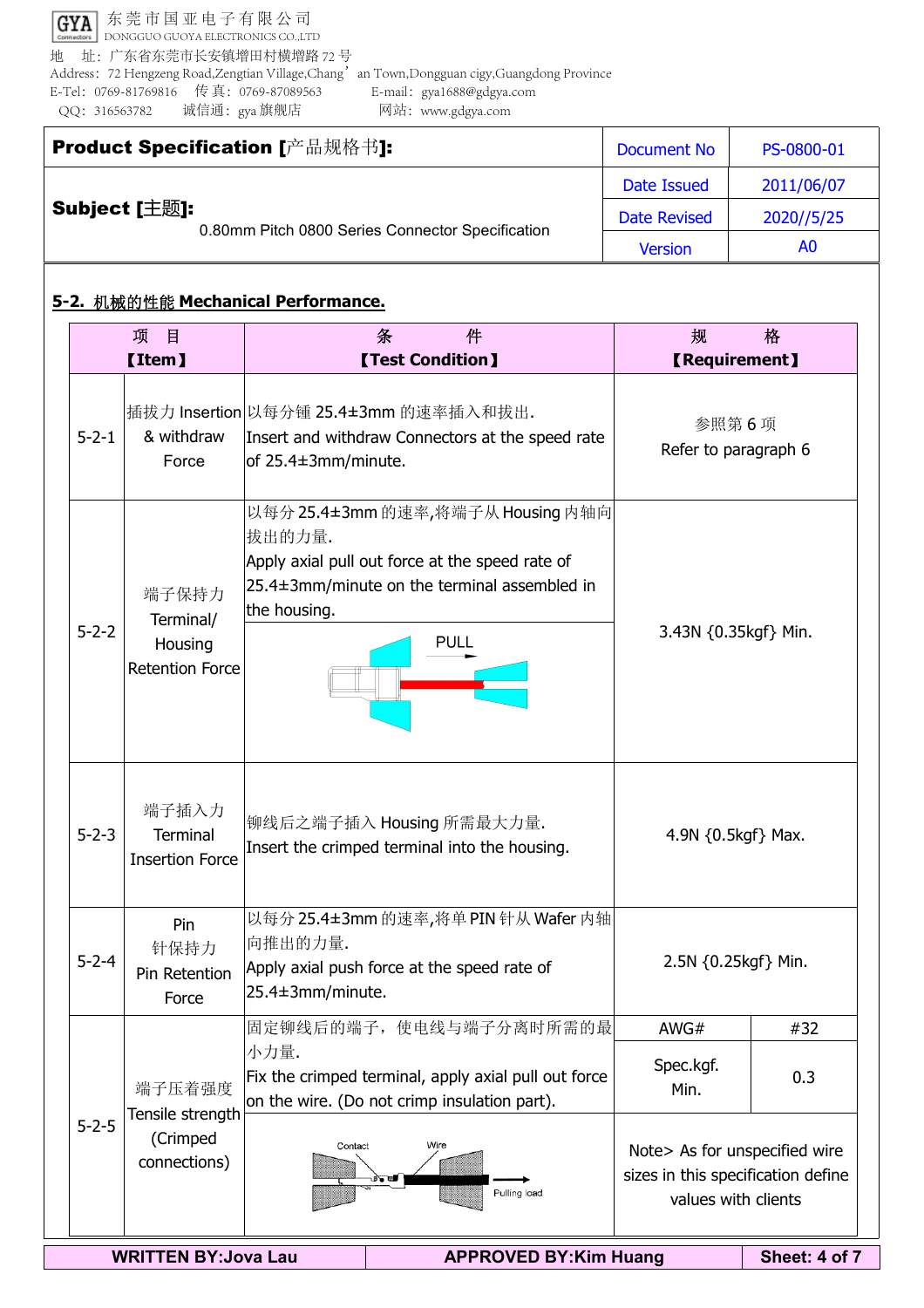GYA 东莞市国亚电子有限公司 DONGGUO GUOYA ELECTRONICS CO.,LTD 地 址:广东省东莞市长安镇增田村横增路 72 号 Address: 72 Hengzeng Road,Zengtian Village,Chang'an Town,Dongguan cigy,Guangdong Province E-Tel:0769-81769816 传 真:0769-87089563 E-mail:gya1688@gdgya.com QQ:316563782 诚信通:gya 旗舰店 网站:www.gdgya.com

|               | Product Specification [产品规格书]:                   | Document No         | PS-0800-01 |
|---------------|--------------------------------------------------|---------------------|------------|
|               |                                                  | Date Issued         | 2011/06/07 |
| Subject [主题]: | 0.80mm Pitch 0800 Series Connector Specification | <b>Date Revised</b> | 2020//5/25 |
|               |                                                  | <b>Version</b>      | A0         |

#### **5-3.** 环境性能及其它 **Environmental Performance and Others.**

| 项<br>目                                                              |                                                                                                                                                                                                                           | 件<br>条                                                                                                                                                                                                                                      |                               | 格                       |
|---------------------------------------------------------------------|---------------------------------------------------------------------------------------------------------------------------------------------------------------------------------------------------------------------------|---------------------------------------------------------------------------------------------------------------------------------------------------------------------------------------------------------------------------------------------|-------------------------------|-------------------------|
|                                                                     | <b>[Item]</b>                                                                                                                                                                                                             | <b>[Test Condition]</b>                                                                                                                                                                                                                     | <b>【Requirement】</b>          |                         |
| $5 - 3 - 1$                                                         | 重复插拔<br>Repeated<br>Insertion/<br>Withdrawal                                                                                                                                                                              | 以每分锺不超过10次的速率,将公母插拔30次.<br>When mated up to 30 cycles repeatedly by the<br>rate of 10 cycles per minute.                                                                                                                                    | 接触阻抗<br>Contact<br>Resistance | 40 milliohms<br>Max.    |
| $5 - 3 - 2$                                                         | 温升测试<br>Temperature<br><b>Rise</b>                                                                                                                                                                                        | 温升测试:公母连接器配合后,加载额定电流直<br>到温度上升到稳定状态,然后再测量温升<br>(EIA364-70, Method 1)<br>Mating connectors shall be energized at rating<br>current until thermal stability is achieved, and<br>then measured the termperature rise.<br>(EIA364-70, Method 1) | 温升测试<br>Temperature rise      | 30°C Max.               |
|                                                                     | 振幅: 1.5mm P-P<br>时间: 10~55~10 HZ in 1 minute<br>持续时间: 每轴向 2 小时<br>振动测试<br>Amplitude: 1.5mm P-P<br>Sweep time: $10 \times 55 \times 10$ HZ in 1 minute<br>Vibration test<br>Duration: 2 hours in each X.Y.Z axials. (Based | 外观<br>Appearance                                                                                                                                                                                                                            | 无异状<br>No Damage              |                         |
| $5 - 3 - 3$                                                         |                                                                                                                                                                                                                           |                                                                                                                                                                                                                                             | 接触阻抗<br>Contact<br>Resistance | 40 milliohms<br>Max.    |
|                                                                     |                                                                                                                                                                                                                           | upon EIA-364-28B/MIL-STD-202 Method 213B<br>Cond.A)                                                                                                                                                                                         | 瞬断<br>Discontinuity           | 1 micro-<br>second Max. |
|                                                                     |                                                                                                                                                                                                                           |                                                                                                                                                                                                                                             | 外观                            | 无异状                     |
|                                                                     |                                                                                                                                                                                                                           | 在 X.Y.Z 上 6 个方向上,以 490m/s <sup>2</sup> (50g 的力量)                                                                                                                                                                                            | Appearance                    | No Damage               |
| 冲击测试<br>$5 - 3 - 4$<br>X.Y.Z. axes.<br>Shock test<br>(Based<br>upon | 冲击下各 3 回.490m/s <sup>2</sup> {50G}, 3 strokes in each<br>EIA-364-27B/MIL-STD-202                                                                                                                                          | 接触阻抗<br>Contact<br>Resistance                                                                                                                                                                                                               | 40 milliohms<br>Max.          |                         |
|                                                                     | Method 213B Cond.A)                                                                                                                                                                                                       |                                                                                                                                                                                                                                             | 瞬断                            | 1 micro-                |
|                                                                     |                                                                                                                                                                                                                           |                                                                                                                                                                                                                                             | Discontinuity                 | second Max.             |
| $5 - 3 - 5$                                                         | 105±2℃,96 hours.<br>耐热性<br>(Based<br>upon<br><b>Heat Resistance</b><br>Cond.A)                                                                                                                                            |                                                                                                                                                                                                                                             | 外观<br>Appearance              | 无异状<br>No Damage        |
|                                                                     |                                                                                                                                                                                                                           | MIL-STD-202<br>108A<br>Method                                                                                                                                                                                                               | 接触阻抗<br>Contact<br>Resistance | 40 milliohms<br>Max.    |
| $5 - 3 - 6$                                                         | 耐寒性                                                                                                                                                                                                                       | -40±5℃,96 hours.                                                                                                                                                                                                                            | 外观<br>Appearance              | 无异状<br>No Damage        |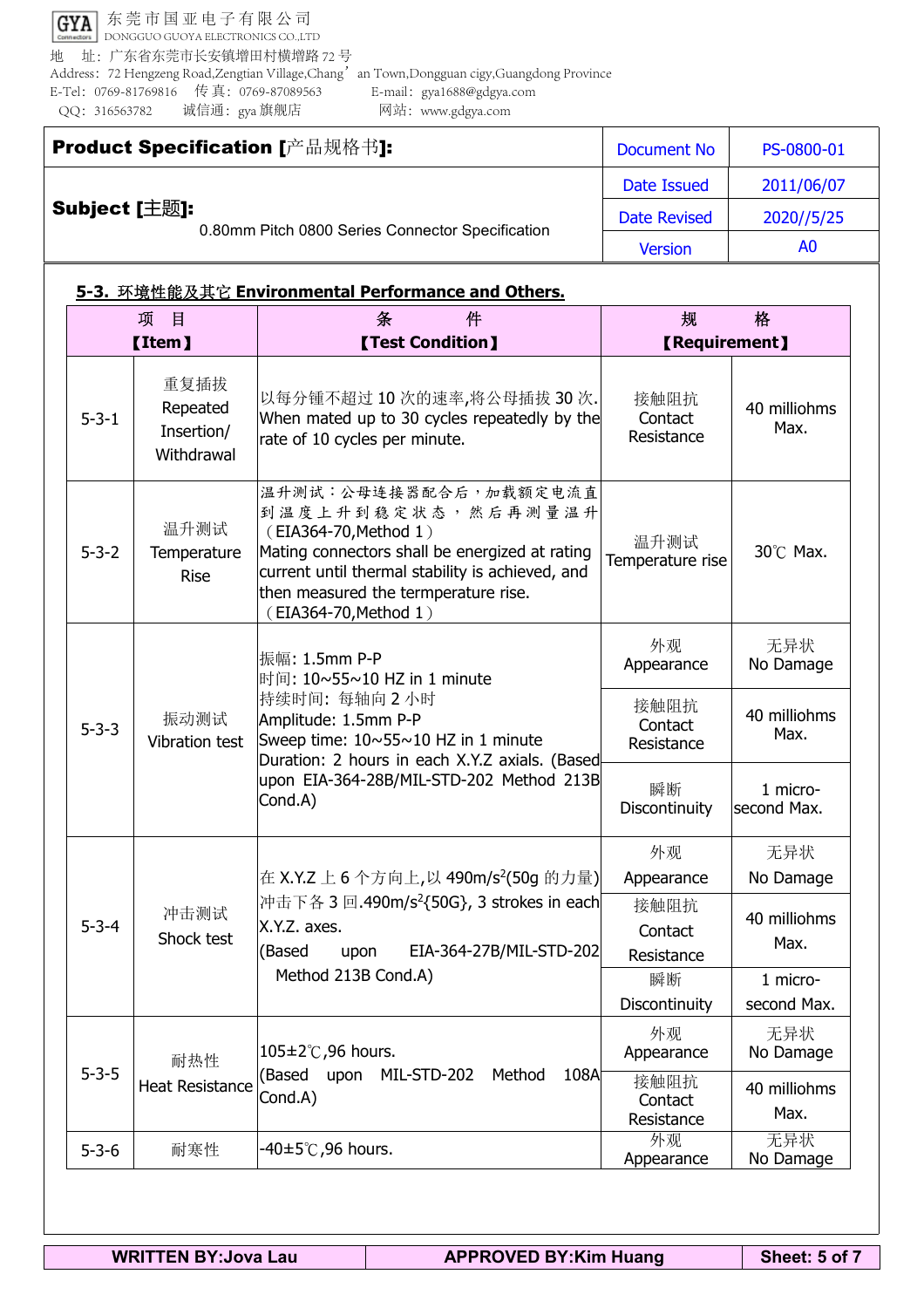GYA 东莞市国亚电子有限公司 DONGGUO GUOYA ELECTRONICS CO.,LTD 地 址:广东省东莞市长安镇增田村横增路 72 号 Address: 72 Hengzeng Road,Zengtian Village,Chang' an Town,Dongguan cigy,Guangdong Province E-Tel:0769-81769816 传 真:0769-87089563 E-mail:gya1688@gdgya.com QQ:316563782 诚信通:gya 旗舰店 网站:www.gdgya.com

|                                                  |               | Product Specification [产品规格书]: | <b>Document No</b>                                                                                                                                | PS-0800-01                       |                                                                                |
|--------------------------------------------------|---------------|--------------------------------|---------------------------------------------------------------------------------------------------------------------------------------------------|----------------------------------|--------------------------------------------------------------------------------|
|                                                  |               |                                | <b>Date Issued</b>                                                                                                                                | 2011/06/07                       |                                                                                |
|                                                  | Subject [主题]: |                                | <b>Date Revised</b>                                                                                                                               | 2020//5/25                       |                                                                                |
| 0.80mm Pitch 0800 Series Connector Specification |               |                                |                                                                                                                                                   | <b>Version</b>                   | A <sub>0</sub>                                                                 |
|                                                  |               |                                | Cold Resistance (Based upon EIA-364-105)                                                                                                          | 接触阻抗<br>Contact<br>Resistance    | 40 milliohms<br>Max.                                                           |
|                                                  |               | 项<br>目                         | 条<br>件                                                                                                                                            | 规                                | 格                                                                              |
|                                                  |               | <b>【Item】</b>                  | <b>[Test Condition]</b>                                                                                                                           | <b>【Requirement】</b>             |                                                                                |
|                                                  |               |                                | 温度: 40±2℃                                                                                                                                         | 外观<br>Appearance                 | 无异状<br>No Damage                                                               |
|                                                  |               |                                | 湿度: 90~95%(RH)<br>持续时间: 96 hours                                                                                                                  | 接触阻抗<br>Contact<br>Resistance    | 40 milliohms<br>Max.                                                           |
|                                                  | $5 - 3 - 7$   | 耐湿性<br>Humidity                | Temperature: 40±2°C<br>Relative Humidity: 90~95%<br>Duration: 96 hours                                                                            | 耐电压<br>Dielectric<br>Strength    | Must meet<br>$5 - 1 - 3$                                                       |
|                                                  |               |                                | EIA-364-31A/MIL-STD-202<br>(Based<br>upon<br>Method 103B Cond.B)                                                                                  | 绝缘阻抗<br>Insulation<br>Resistance | 40 Megohms<br>Min.                                                             |
|                                                  |               |                                | 从-40℃持续 30 分锺升至+105℃持续 30 分锺,                                                                                                                     | 外观                               | 无异状                                                                            |
|                                                  |               | 温度变化                           | 循环 5次.                                                                                                                                            | Appearance                       | No Damage                                                                      |
|                                                  | $5 - 3 - 8$   | Temperature<br>Cycling         | 5 cycles of: a) -40 $\degree$ C 30 minutes.<br>b) +105 $\degree$ C 30 minutes.<br>(Based upon EIA-364-32B)                                        | 接触阻抗<br>Contact<br>Resistance    | 40 milliohms<br>Max.                                                           |
|                                                  |               |                                | 在温度 35±2℃,盐水浓度 5±1%下,盐水喷雾                                                                                                                         | 外观                               | 无异状                                                                            |
|                                                  |               |                                | 24±1 小时.                                                                                                                                          | Appearance                       | No Damage                                                                      |
| $5 - 3 - 9$                                      |               | 盐水喷雾<br>Salt Spray             | $24\pm1$ hours exposure to a salt spray from the<br>5±1% solution at 35±2°C.<br>EIA-364-26B/MIL-STD-202<br>(Based<br>upon<br>Method 101D Cond.B). | 接触阻抗<br>Contact<br>Resistance    | 40 milliohms<br>Max.                                                           |
|                                                  | $5 - 3 - 10$  | 焊锡附着性<br>Solder-<br>ability    | 焊接时间: 3~5秒.<br>焊接温度: 255±5℃.<br>Soldering Time: 3~5second.<br>Solder Temperature: 255±5℃.<br>(Based upon EIA-364-52)                              | Solder Wetting                   | 浸渍面积需<br>95%以上<br>95% of<br>immersed area<br>must show no<br>voids, pin holes. |
|                                                  | $5 - 3 - 11$  | 焊锡耐热性<br>Solder-<br>Resistance | 焊接时间: 5~10秒.<br> 焊接温度: 245+5/-5℃.<br>Soldering time: 5~10 sec solder.<br>Temperature: 245+5/-5°C.<br>(Based upon EIA-364-56A)                     | 外观<br>Appearance                 | 无异状<br>No Damage                                                               |

【**6.**综合插入力及拔出力 **INSERTION/WITHDRAWAL FORCE**】**<Connector mating force>**